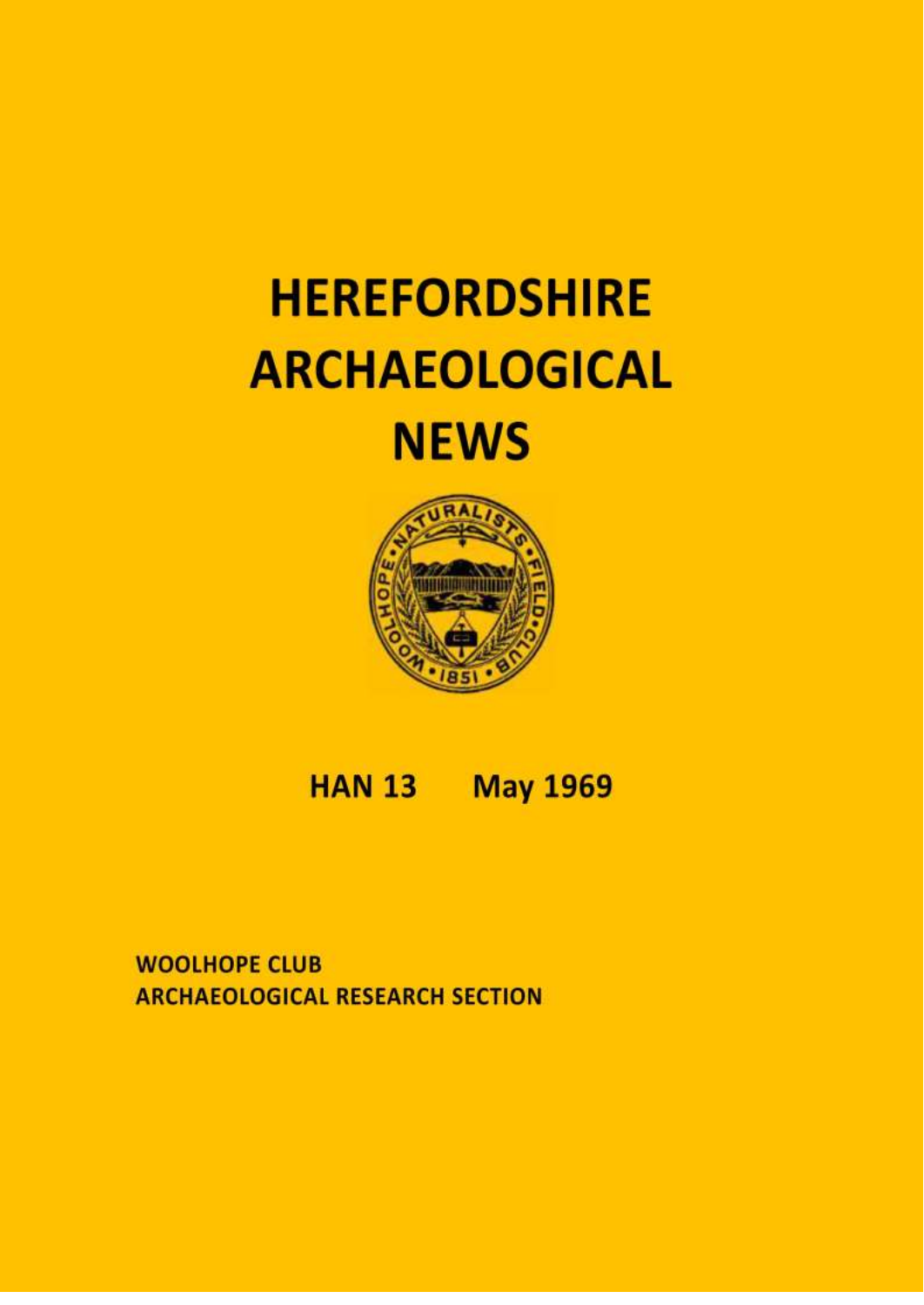## **CONTENTS**

| REPORT OF THE COMMITTEE OF ENQUIRY INTO THE ARRANGEMENTS FOR THE |  |
|------------------------------------------------------------------|--|
|                                                                  |  |
|                                                                  |  |
|                                                                  |  |
|                                                                  |  |
|                                                                  |  |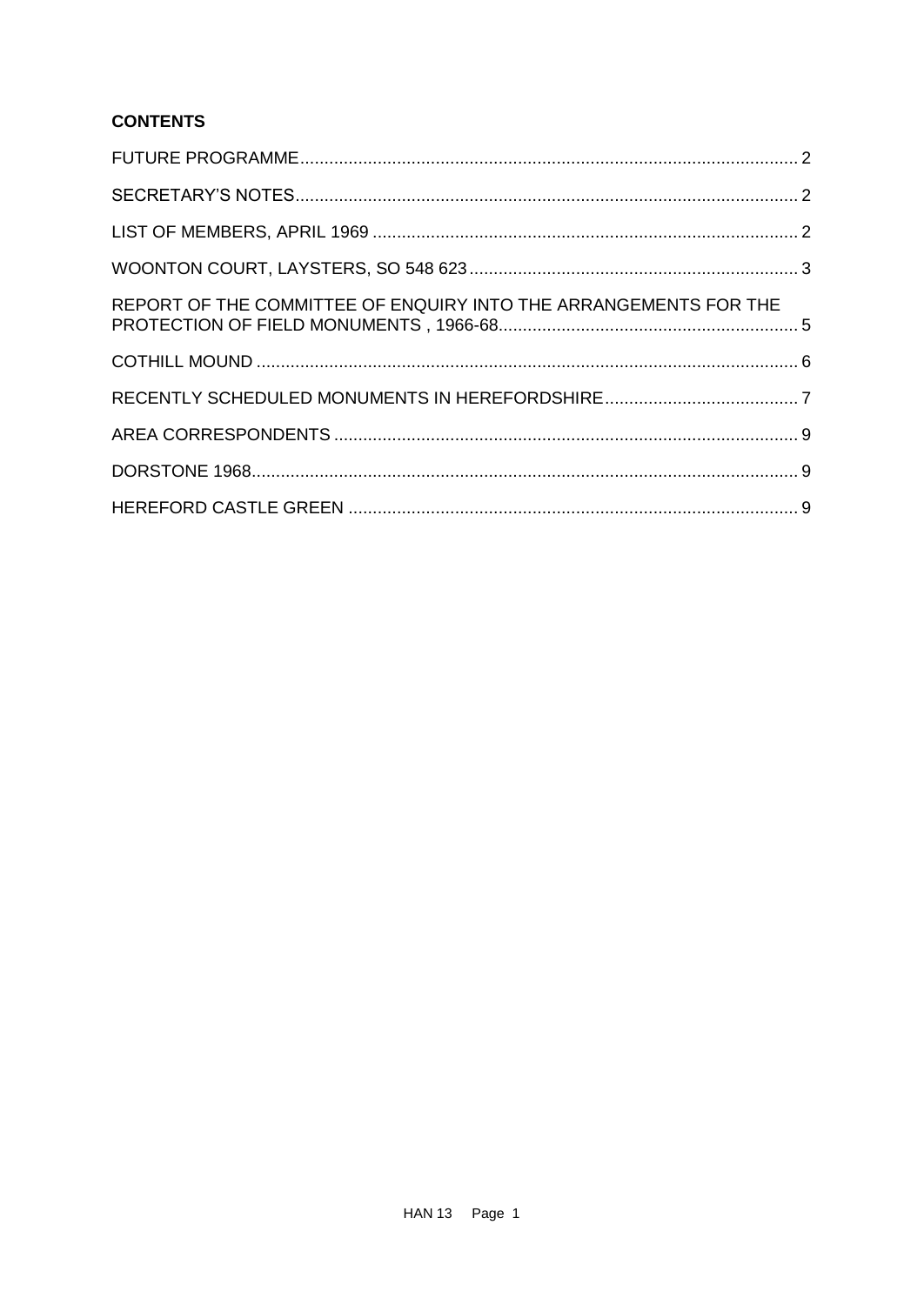## **HEREFORDSHIRE NEWS SHEET WOOLHOPE CLUB ARCHAEOLOGICAL RESEARCH SECTION**

## **No. 13 May 1969**

**Edited by: Ron Shoesmith**

## <span id="page-2-0"></span>**FUTURE PROGRAMME**

Saturday, 31<sup>st</sup> May, 1969 Rowland Vaughan's Waterworks Meet at Vowchurch Church at 11.00 am (R Hickling)

Tuesday, 8<sup>th</sup> July, 1969

ANNUAL GENERAL MEETING, Woolhope Room, 7.00 pm

A guest speaker will be invited. Please note the date. Motions for the AGM should be sent to the Secretary before 20<sup>th</sup> June for inclusion in the agenda.

## <span id="page-2-1"></span>**SECRETARY'S NOTES**

Attendance at recent meetings has been very poor, and doubts have been expressed that these meetings are fulfilling any need for our membership. Organisation of an outdoor meeting takes some considerable time, and hardly seems worthwhile for an attendance of half a dozen out of our membership of nearly 60.

Reports on scheduled and unscheduled monuments are still awaited for many areas. Please let me know about any urgent cases before the AGM.

I have several copies of the West Midlands Annual Archaeological News Sheet for 1968, if any member requires a copy. Please send a stamped addressed envelope.

I must apologise for failing to send the membership list out with the last news sheet, but unfortunately it could not be prepared in time.

A proposal has been accepted in principle by the Committee for the group to prepare a booklet on the Ancient Monuments of the Black Mountains. Please let me know if you would be interested in helping.

**RS**

#### <span id="page-2-2"></span>**LIST OF MEMBERS, APRIL 1969**

Chairman: Miss R E Hickling, Secretary: R Shoesmith, Dep Sec: A R Greenhill, Treasurer: L Skelton, 26 Bodenham Road, Hereford. Meetings Sec: Miss M Thomas, Ctte Member: P Leach,

Bainton, Mrs C, Barnes, Mrs P,.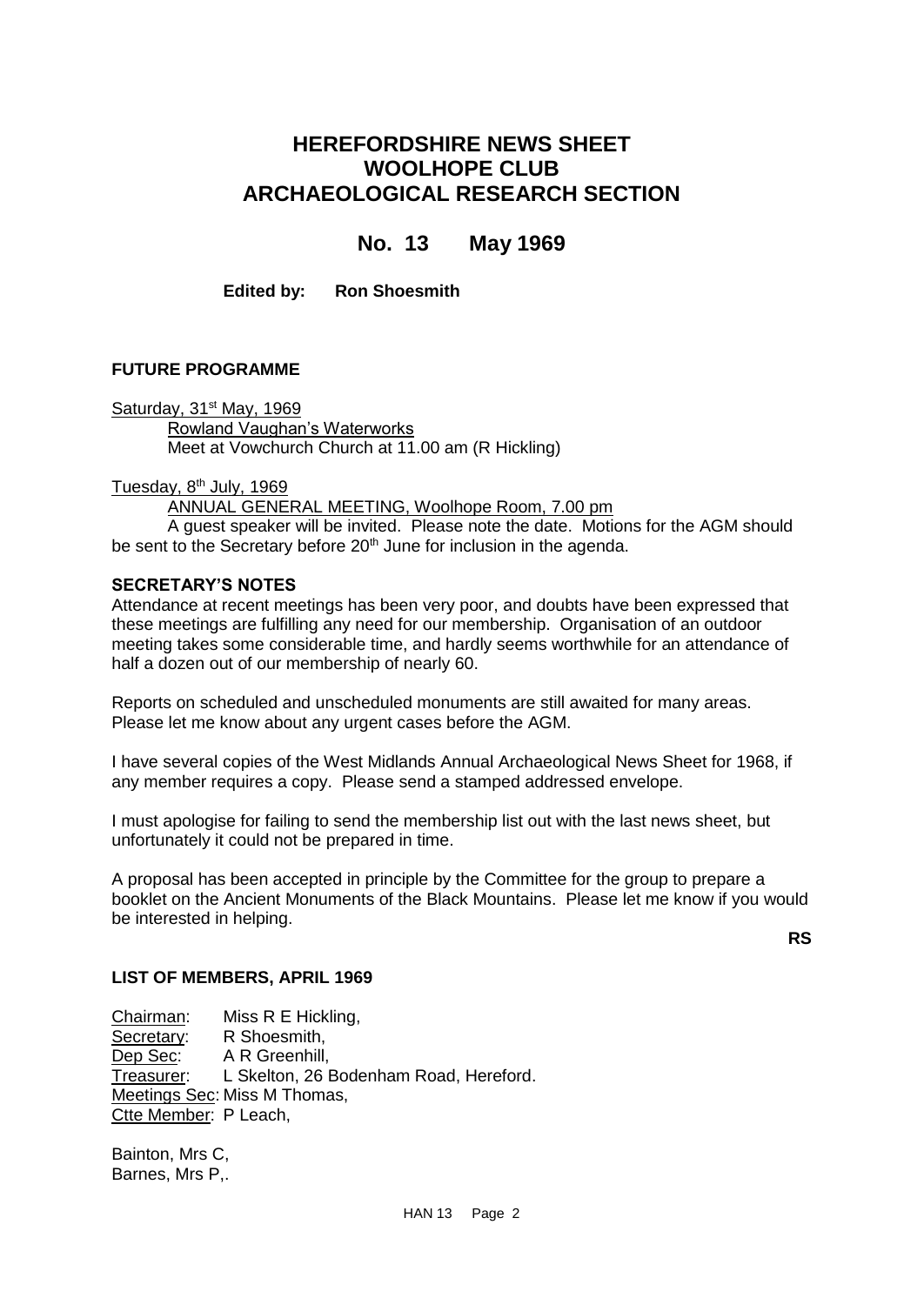Barnett, Mr & Mrs EF,. Beaumont, SL, Bemand, R, Berrett, AH, Calderbank, JG, Chitty, Miss LF, Chouls, WH, Coleman, VH, Colley, ATW, Cooper, P, Corry, SL, Crooks, EL, Davies, WH, Haig, Mrs RB, Hale, MB, Grant, Mrs, Jones, WT and Mrs MU, Kay, E, Kay, RE, Keely, JG, King-King, EM, Lancaster, LN, . Lewis, Miss GM,. Moore, LP, . Morris, A., Noble, F,. O'Donnell, Mrs J, Peacock, HA, Perry, Mr and Mrs RC, Philpots, Miss EM,. Price, JC, Price, Mrs PY, Prendergast, S, . Pugh, DJ,. Pye, WR,. Skinner, FE,. Stanford, Mr & Mrs SC,. Stevens, WJ, Thomas, Mrs & Mrs T,. Tonkin, JW,. Twomey, DJ, . Whitmarsh, G,. Wibberley, LJ,. Williams, Mrs P., Yates, JML,.

Please check your address in the above list, which should include all members whose subscription is not more than six months in arrears. Mistakes should be notified to the Secretary.

## <span id="page-3-0"></span>**WOONTON COURT, LAYSTERS, SO 548 623**

## **By J W Tonkin**

A more thorough examination than was possible in the RCAM investigation reveals a house of two, perhaps three major periods of building. The RCAM considered the middle L-shaped block to be of early 17<sup>th</sup> century date presumably on the evidence of the fine stone chimney of the hall which has diagonal shafts typical of that period.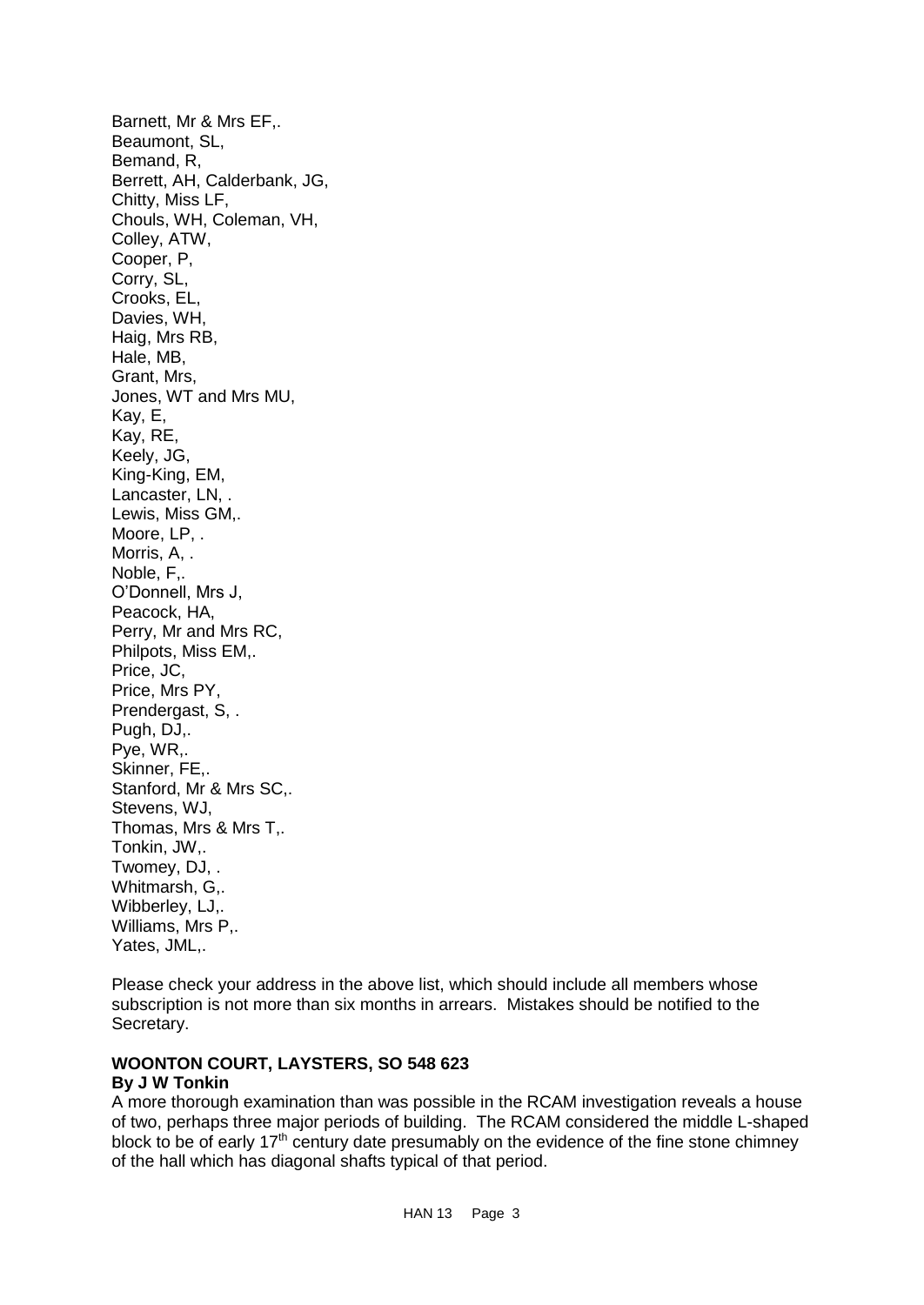Certainly it is the earliest surviving part of the house, consisting of dairy, hall and tworoomed cross-wing all of two stories. The cross-wing still shows timber-framing at the back and its central truss has a 16 inch cambered tie-beam. This, the quite large panels and the bracing look earlier than the 17<sup>th</sup> century. Trusses B and C in the hall block have tie beams resting on the stone walls but beneath these are at B a complete cambered tie beam and at C part of a tie beam carried on posts from the ground floor. A, B and C have trusses of criss-cross framing and appear to have been rebuilt from tie-beam upwards. A seems to have lost its original tie-beam altogether but has its earlier framing intact below tie-beam level.

Thus, it seems quite possible that originally there was here a timber-framed L-shaped house perhaps with an open hall which was largely encased in stone in the 17<sup>th</sup> century.

The chimney mentioned above and the drip-moulds of the windows with labels suggest a date early in the 17<sup>th</sup> century, but the criss-cross framing of the trusses and the elliptical lintel of the back door suggest a date post Civil War. During repairs to the chimney in 1921 a piece of leather with the date 1680 was found and this could well be the date of the whole alteration.

Truss A has an elliptical door-head now blocked at first-floor level and this may mark the position of the original stairway from the hall to the chamber over the inner room.

The chamber over the passage also runs out to Truss B and is now unlit. There appear to have been two chambers in the wing, connected by a doorway with an elliptical head similar to that in Truss A. This is now blocked and the wing is divided into four rooms by later timber-framed screens with a  $\frown$  shaped doorhead in them.

The beams in the inner room beyond the hall and in the larger downstairs room in the wing have five inch chamfers, while those in the hall have narrower chamfers and rather more elaborate stops.

Beyond the wing are stone additions, also L-shaped, which appear to have been originally timber-framed at the back, north facing, but stone to the front and side. The regular fenestration of this part, the bolection-moulded fireplace in the main chamber, the ovolo mouldings of the four unaltered windows, the rather stops of the beams at cellar, ground and first-floor levels and the high doorway stops at first-floor and attic levels taken together point to a date fairly late in the  $17<sup>th</sup>$  century. It seems quite likely that there was a timber-framed house here which was encased in stone and added to about 1680.

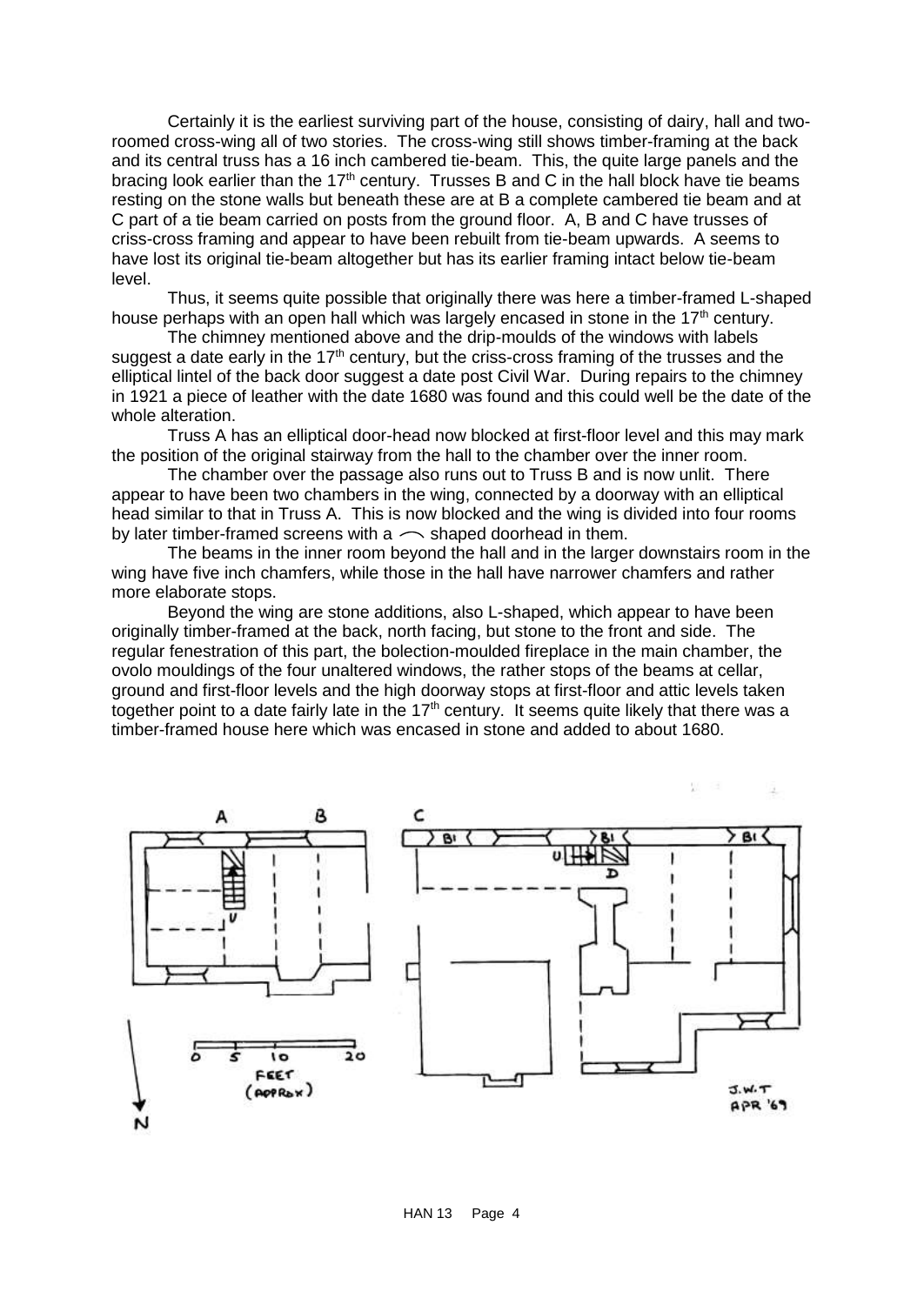The big stack between the old and new parts and serving both also has diagonal shafts but today these can only be seen from the attics. The additions consisted of a big new room obviously intended as the best room in the house, with a big chamber and attic above it and a cellar below. These were served by a stairwell built between the stack and the new front wall which also served the wing thus replacing an earlier stairway somewhere in the wing possibly against the central truss.

At the rear of the two big rooms the small projecting wing has a room on ground, first and attic floors connecting with the big room. At some stage there has been a doorway into the first floor room, perhaps from a stairway from what is now the back kitchen. The timber framing shows on the north walls of the big rooms and on the west wall of the small rooms, while there is a timber-framed gable showing against the east wall of the earlier wing. Today this area is covered by a lean-to roof and this may date from the erection of the big bakeoven which seems to have been built over an earlier ground-floor level stone oven. The only access to the attics today is by a ladder from this back kitchen.

Beneath part of the hall is a second cellar, now approached from outside but once by a stairway from the cross-passage. It is an unusual place for a cellar and it seems quite late. One other feature of note are the dove-holes in the thickness of the west gable wall of the house.

The building to the west of the house, and now joined to it by a brick building, appears to have been an external kitchen. It is of stone and of the same date as the additions. Also of this date is the cider-house to the south, with labeled drip-moulds, crisscross bracing and beams like those in the external kitchen which are chamfered with plain stops.

I think that here we have a timber-framed hall and cross-wing, perhaps of the sixteenth century, encased and added to about 1680, and with some alterations to windows and between the two wings at the back about 1800.

## <span id="page-5-0"></span>**REPORT OF THE COMMITTEE OF ENQUIRY INTO THE ARRANGEMENTS FOR THE PROTECTION OF FIELD MONUMENTS , 1966-68**

**(Cmnd 3904, 6/9d)**

This report, issued in February 1969, comments first on the basic problems and threats to monuments from economic developments, widespread ignorance, physical neglect and inadequate records and inspection. It deals with the problems of scheduling and the fact that this will have to continue to be highly selective. It then deals with the problems of further protection.

Amongst the recommendations, it is suggested that the programme of scheduling be expedited, and that more monuments should be taken into guardianship. A system of starred monuments should be included in the published lists along with grid references and these starred monuments should have restrictions of use to ensure full protection. The procedure for entering monuments as land charges should be reviewed and more positive instructions be issued concerning deep ploughing, drainage and forestry work.

Liaison should be improved between the separate ministries concerned and with firms dealing with mineral extraction.

It is suggest that a small class of wardens be considered for the inspection of field monuments. Legislation should be improved, extending the period in which a prosecution can take place and increasing the penalties. Greater efforts should be made to disseminate knowledge and owners and occupiers of monuments should have reminder letters every five years.

It is suggested that excavations of an unqualified nature should be discouraged strongly, but that the minister should have the power to excavate where notice of damage or destruction has been given and to negotiate leases when long term excavations are planned. The minister should inform local archaeological societies when rescue excavations are taking place in their area. County councils should consider the necessity of appointing a full or part time archaeological officer. **RS**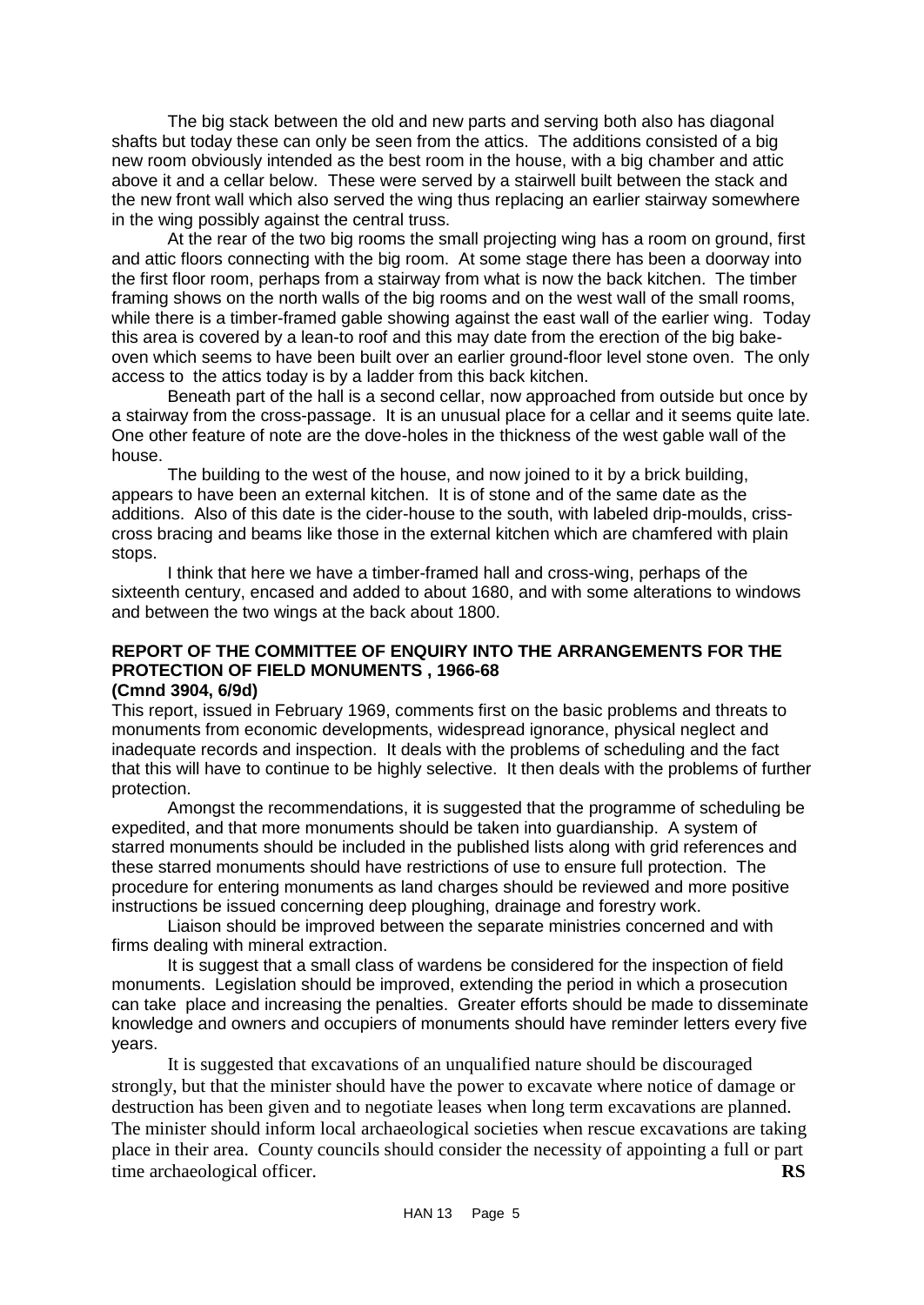#### <span id="page-6-0"></span>**COTHILL MOUND**

Cothill Mound is in Turnastone Parish, nearly 1¼ miles west of the church, and is not included in the list of scheduled monuments for the county.

In 1967/68, some damage was caused by tree removal on the south and west of the mound, and the research group decided to plan and tidy the area.

A ramp had been constructed as access across the southern part of the earthwork, and a section (X-Y on the plan) was cleaned and above it a small area was excavated some 6-9" to confirm the section.

The area around two large stones on the northern side of the mound was cleared and photographed.

The earthwork appears to be a burial mound of the Middle Bronze Age , with an outer ditch, above which the mound is raised some 12 feet. There is a central flat depression some 3 feet below the highest point. The section had tip-lines falling to the centre.

The large stones (one is 10'  $\times$  4') have their flat surfaces on line with the slope of the mound.

The earthwork is in one corner of a field used as pasture and obviously is a problem to the farmer.

## **Ref: VCH Hfds, I 231, RCHM Hfds, I 242a RS, 1969**



HAN 13 Page 6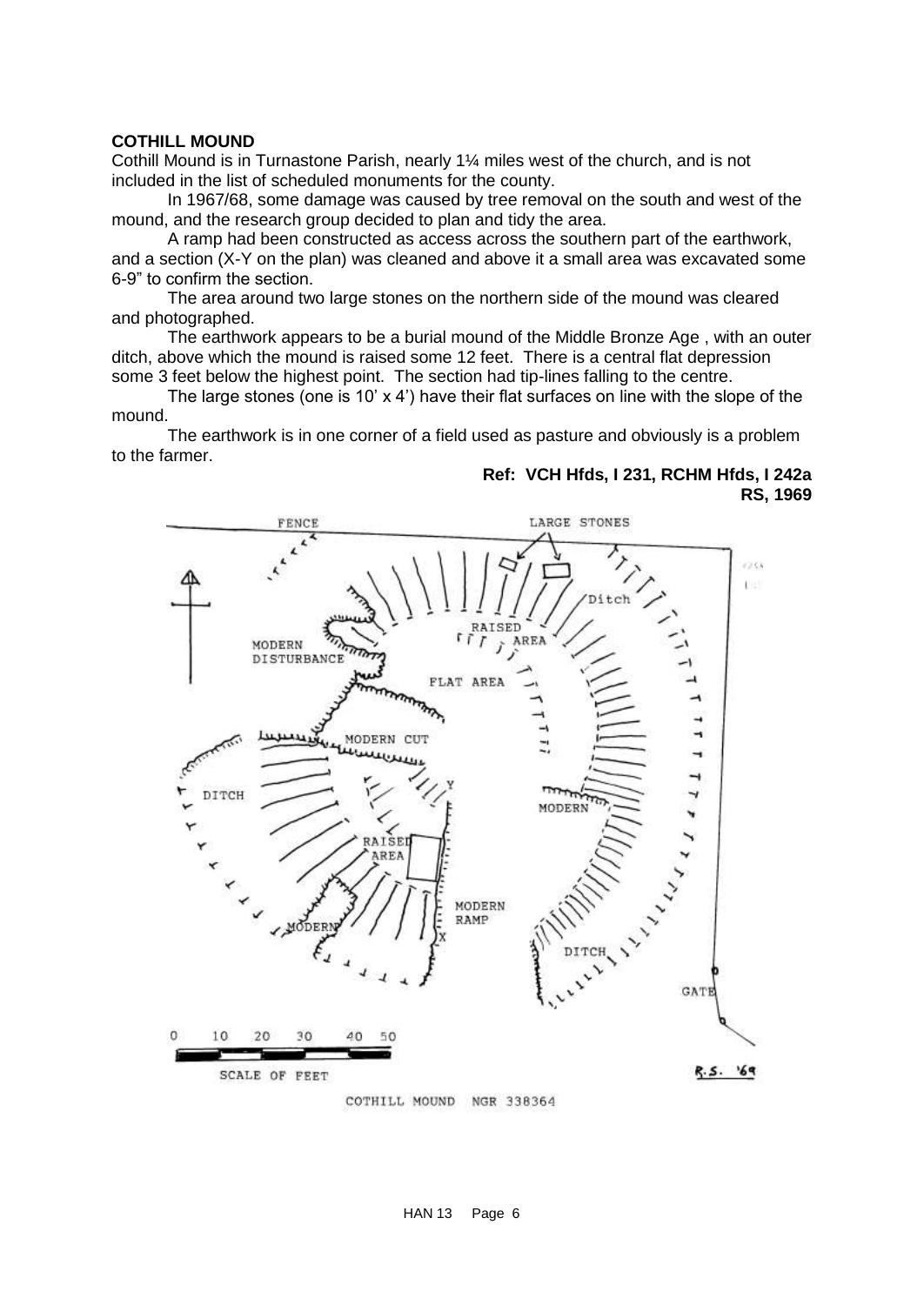#### <span id="page-7-0"></span>**RECENTLY SCHEDULED MONUMENTS IN HEREFORDSHIRE**



HAN 13 Page 7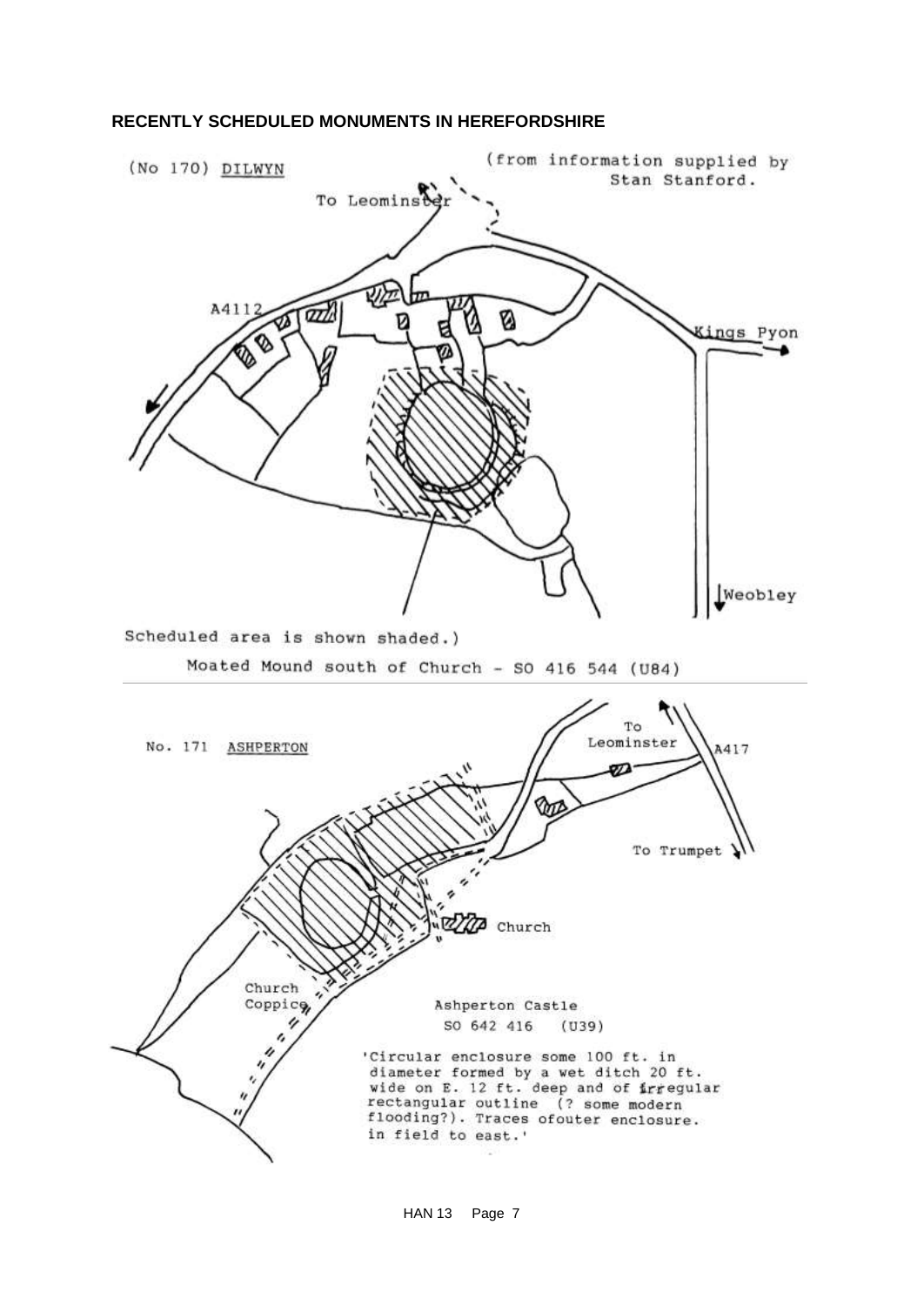"The site on which it (Ashperton Castle) stood was planted about the close of the last century  $(18<sup>th</sup>)$ , when the foundations were grubbed up, but the moat still exists and is full of water.

In the year 1292 William de Grandison had license from the King "to crenellate his mansion at Ashperton"."





"…additional area of faint earthworks in the field to the west of the castle."

"The ruins of the castle (at least early  $14<sup>th</sup>$  century) are partly incorporated in a 17<sup>th</sup> century house (now also ruinous). A fourteenth century undercroft is now hidden by undergrowth."

(Robinson: Castles, 116-7) (RCHM II, 166)

## **No 169, St Weonards**

## St Weonards Tump, SO 497 243

This mound, described in the last newsletter, has now been scheduled.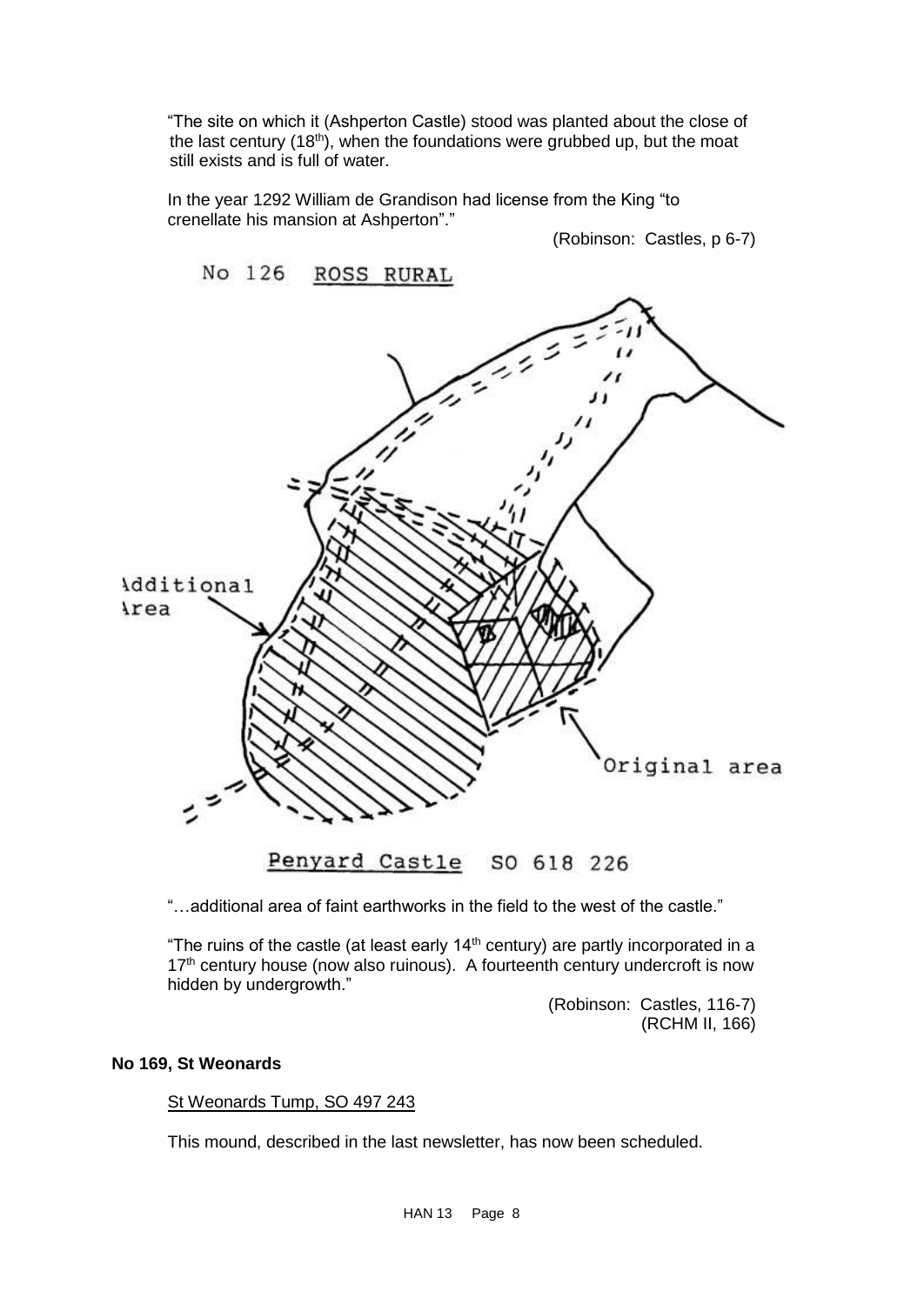#### **Nos 186, 187 & 189, Hereford**

Additional areas of the city defences in the Victoria Street area are now scheduled. This includes a large proportion of the surviving rampart on this line.

Copies of the West Midland Annual Archaeological News Sheet, Number 11 for 1968, have been received. This includes brief details of all excavations in the Midlands during the last twelve months.

A few copies are available from your secretary – please send an sae.

## **Ron Shoesmith**

## <span id="page-9-0"></span>**AREA CORRESPONDENTS**

These are needed for the following areas. Please let the secretary know if you can help.

- 4. North East Herefordshire.
- 5. Leominster South and West.
- 7. Leominster East.
- 12. South West Herefordshire.
- 18. Black Mountains.

NB Please let me have your reports well before the AGM in June.

**RS**

#### <span id="page-9-1"></span>**DORSTONE 1968**

Excavations on the northern side of the field revealed a buried ditch and bank and two possible hut floors. One floor was bordered by rows of stones in shallow foundation trenches and the other by a row of stake holes. Among the finds were a maple leaf arrowhead and an abraded sherd of black pottery. The excavation was made possible by the permission and co-operation of the Forestry Commission and Messrs Lewis of Upper Bodcott Farm, Bredwardine.

**R Pye**

## <span id="page-9-2"></span>**HEREFORD CASTLE GREEN**

The second series of weekend excavations were completed in March. A few more points remain to be clarified, and it is hoped that this will be done in May. We are grateful to the Parks Department of Hereford Corporation in allowing us to keep the site open.

The wall discovered last year in a machine cut near the present bandstand has now been traced through all trenches and runs towards the river, curving SW as it approaches Castle Cliffe House. The wall foundation discovered in the garden of Quay House last year is of similar construction and is presumably a continuation of the excavated portion. The disturbed material found around this wall is apparently of two periods. The upper, containing late finds, may be connected with the 18th century landscaping which would account for the disturbance and destruction of the upper courses of the wall. At a lower level, both behind and in front of the wall an earlier disturbance exists continuing downwards to the west as the infill of the Motte Ditch. The pottery and clay pipes indicate a late 17th century date. The base of this wall has not yet been exposed and this is one task to be completed.

The most interesting discovery has been made in the first two trenches (now combined). Here a massive foundation of dressed stones exists between the later walling and the cut bank of natural gravel. The piece exposed is a rough 'L' shape and is cut into by the l7th century wall. These foundations are contained within red dirty gravel which so far has produced only medieval pottery such as green-glazed ware and tile -fragments. Similar